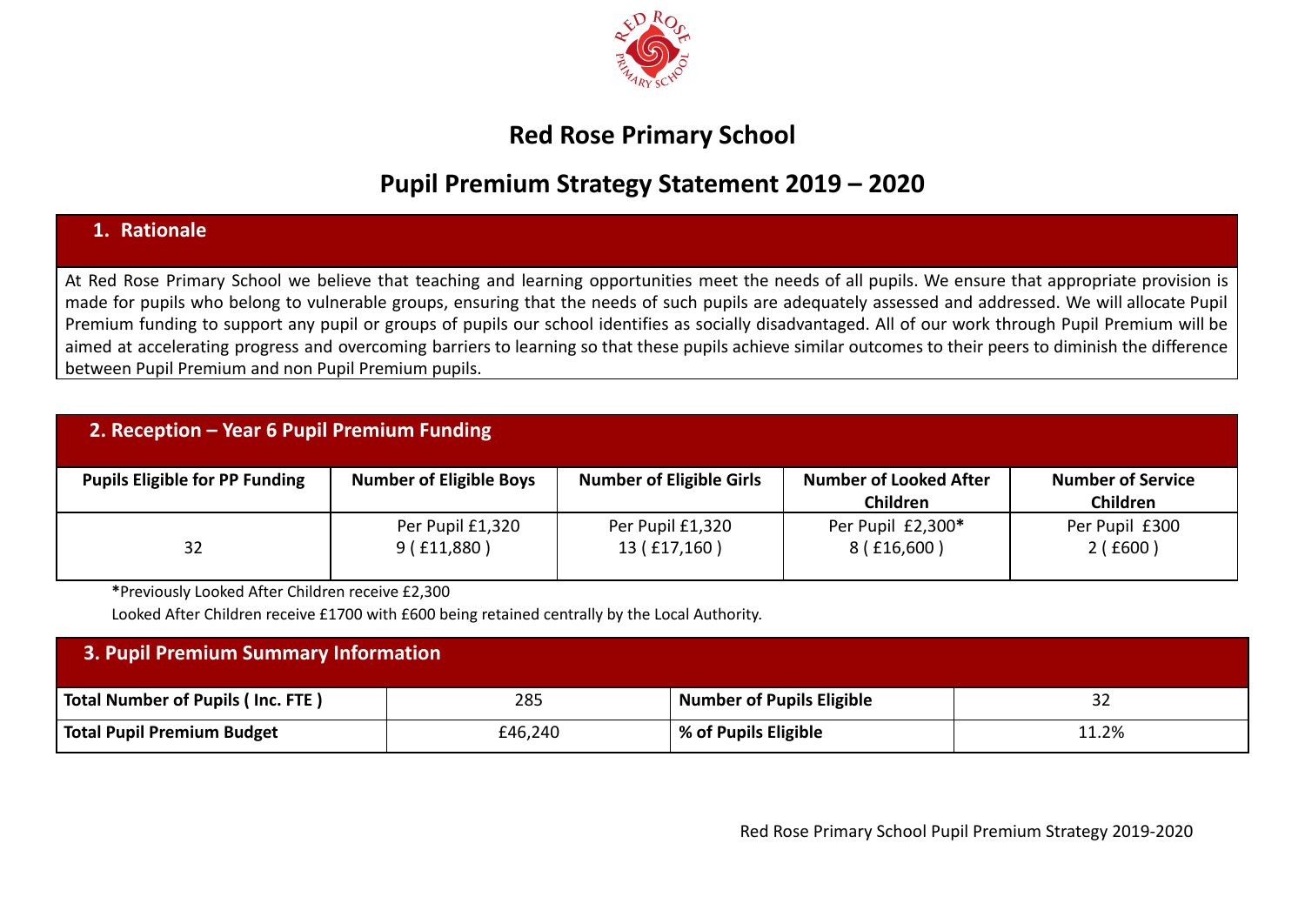

| 4. 2018-2019 - Disadvantaged Pupil Outcomes |             |                    |                          |                |                |            |              |            |                      |
|---------------------------------------------|-------------|--------------------|--------------------------|----------------|----------------|------------|--------------|------------|----------------------|
| EYFS pupils 44 pupils (3 FSM)               |             |                    |                          |                |                |            |              |            |                      |
|                                             |             | <b>PP Pupils %</b> |                          |                |                |            |              |            |                      |
|                                             | <b>SCH</b>  | <b>NA</b>          | <b>SCH</b>               |                |                |            |              |            |                      |
|                                             | <b>FSM</b>  | <b>Other</b>       | <b>DIF</b>               |                |                |            |              |            |                      |
|                                             |             | 2019               |                          |                |                |            |              |            |                      |
| Good Level of                               | $\mathbf 0$ | 75%                | $-75%$                   |                |                |            |              |            |                      |
| <b>Development</b>                          |             |                    |                          |                |                |            |              |            |                      |
| KS1 pupils - Year 2 (2 disadvantaged)       |             |                    |                          |                |                |            |              |            |                      |
|                                             |             |                    | <b>EXPECTED STANDARD</b> |                |                |            |              |            | <b>GREATER DEPTH</b> |
|                                             |             |                    | PP Pupils %              |                |                |            |              |            | <b>PP Pupils %</b>   |
|                                             | <b>SCH</b>  | <b>NA</b>          | <b>SCH</b>               | <b>NA</b>      |                | <b>SCH</b> | <b>NA</b>    | <b>SCH</b> | <b>NA</b>            |
|                                             | <b>Dis</b>  | <b>Other</b>       | <b>DIF</b>               | diff 2019      |                | <b>Dis</b> | <b>Other</b> | <b>DIF</b> | diff 2019            |
|                                             | 100%        | 78%                | $+22%$                   | $-16%$         |                | 0%         | 28%          | $-28%$     | $-14%$               |
| <b>Reading</b>                              |             |                    |                          |                | <b>Reading</b> |            |              |            |                      |
|                                             | 100%        | 55%                | $+45%$                   | $-18%$         |                | 50%        | 17%          | +33%       | $-10%$               |
| <b>Writing</b>                              |             |                    |                          |                | <b>Writing</b> |            |              |            |                      |
|                                             | 100%        | 63%                | $+37%$                   | $-16%$         |                | 0%         | 24%          | $-24%$     | $-12%$               |
| <b>Maths</b>                                |             |                    |                          |                | <b>Maths</b>   |            |              |            |                      |
| KS2 pupils - Year 6 (2 disadvantaged)       |             |                    |                          |                |                |            |              |            |                      |
|                                             |             |                    | <b>EXPECTED STANDARD</b> |                |                |            |              |            | <b>GREATER DEPTH</b> |
|                                             |             |                    | PP Pupils %              |                |                |            |              |            | PP Pupils %          |
|                                             | <b>SCH</b>  | <b>NA</b>          | <b>SCH</b>               | <b>NA diff</b> |                | <b>SCH</b> | <b>NA</b>    | <b>SCH</b> | <b>SCH</b>           |
|                                             | <b>Dis</b>  | <b>Other</b>       | <b>DIF</b>               | 2019           |                | <b>Dis</b> | <b>Other</b> | <b>DIF</b> |                      |
|                                             | 0%          | 78%                | $-78%$                   | $-16%$         |                | 0%         | 31%          | $-31%$     | $-14%$               |
| <b>Reading</b>                              |             |                    |                          |                | <b>Reading</b> |            |              |            |                      |
|                                             | 0%          | 83%                | $-83%$                   | $-15%$         |                | 0%         | 24%          | $-24%$     | $-13%$               |
| <b>Writing</b>                              |             |                    |                          |                | <b>Writing</b> |            |              |            |                      |
|                                             | 50%         | 83%                | $-33%$                   | $-15%$         |                | 0%         | 31%          | $-31%$     | $-15%$               |
| <b>Maths</b>                                |             |                    |                          |                | <b>Maths</b>   |            |              |            |                      |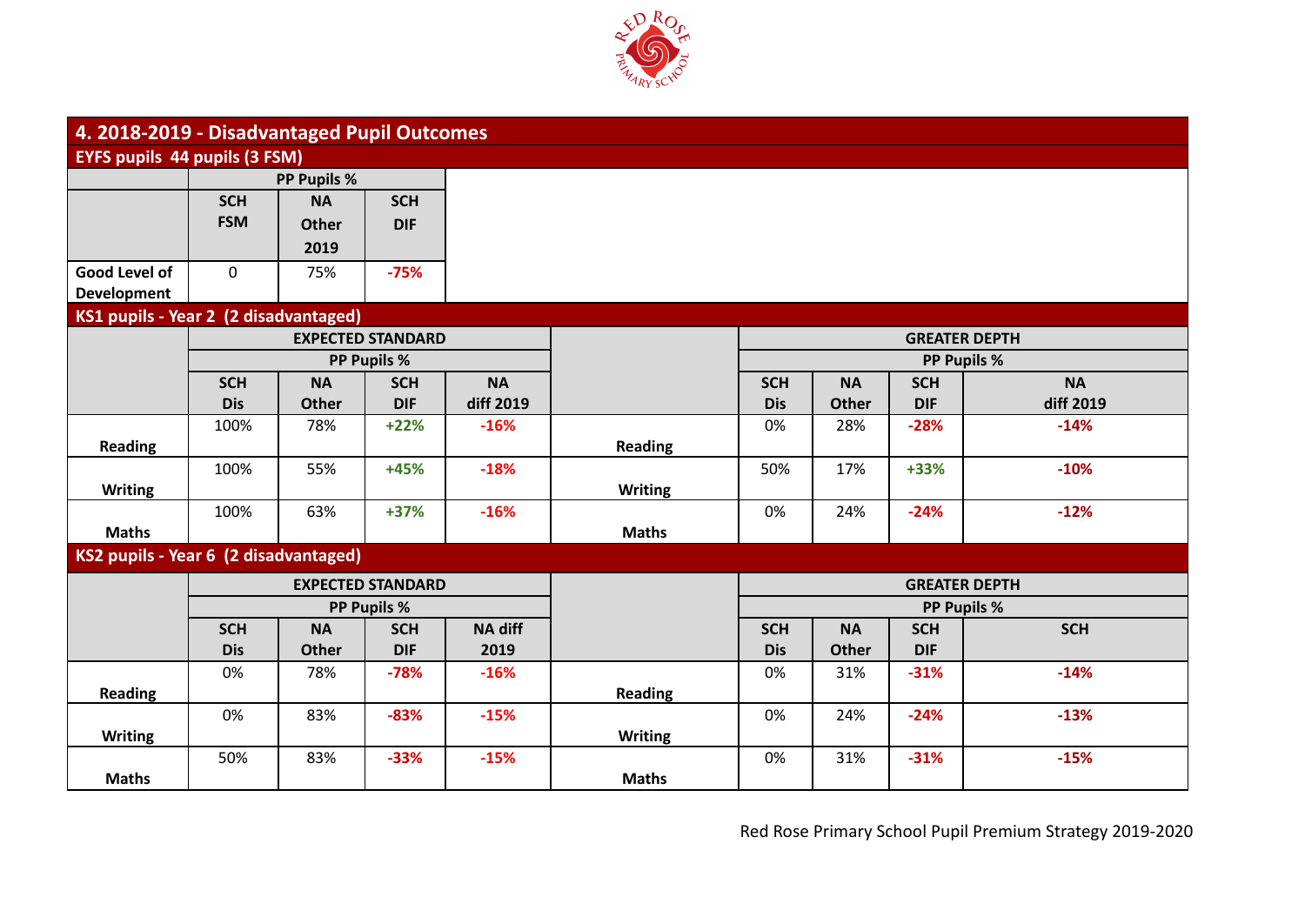

|            | 0% | 83% | $-83%$ | $-15%$ |            | 0% | 40% | $-40%$ | $-15%$ |
|------------|----|-----|--------|--------|------------|----|-----|--------|--------|
| <b>GPS</b> |    |     |        |        | <b>GPS</b> |    |     |        |        |
|            | 0% | 70% | $-70%$ | $-20%$ |            | 0% | 12% | $-12%$ | $-11%$ |
| <b>RWM</b> |    |     |        |        | <b>RWM</b> |    |     |        |        |

| 5. 2018 KS1 - KS2 VA Progress |                             |                               |                   |                 |  |  |
|-------------------------------|-----------------------------|-------------------------------|-------------------|-----------------|--|--|
| <b>Average VA</b>             | <b>School Disadvantaged</b> | <b>National Other</b><br>2019 | <b>Difference</b> | Nat gap<br>2019 |  |  |
| Reading                       |                             | 0.3                           |                   | $-0.9$          |  |  |
| <b>Writing</b>                |                             | 0.3                           |                   | $-0.8$          |  |  |
| <b>Maths</b>                  |                             | 0.3                           |                   | $-1.0$          |  |  |

|   | 6. Internal Barriers to Future Attainment                                                                                                                                      |                                                                                   |  |  |  |  |  |  |  |
|---|--------------------------------------------------------------------------------------------------------------------------------------------------------------------------------|-----------------------------------------------------------------------------------|--|--|--|--|--|--|--|
|   | <b>In-school barriers</b>                                                                                                                                                      | <b>Desired Outcomes</b>                                                           |  |  |  |  |  |  |  |
| A | PP pupils make less progress in Reading than non PP pupils.                                                                                                                    | Overall higher rates of progress across school for pupils eligible for PP.        |  |  |  |  |  |  |  |
| B | PP pupils make less progress in Writing compared to other pupils.                                                                                                              | To diminish the difference between pupil premium and non-pupil<br>premium pupils. |  |  |  |  |  |  |  |
| C | PP pupils make less progress in Maths compared to other pupils.                                                                                                                | To diminish the difference between pupil premium and non-pupil<br>premium pupils. |  |  |  |  |  |  |  |
| D | Some PP pupils lack resilience and struggle to remain focused<br>when in a large class. They often lack self esteem and often see<br>themselves as less able than their peers. | Improved self esteem, focus and resilience.                                       |  |  |  |  |  |  |  |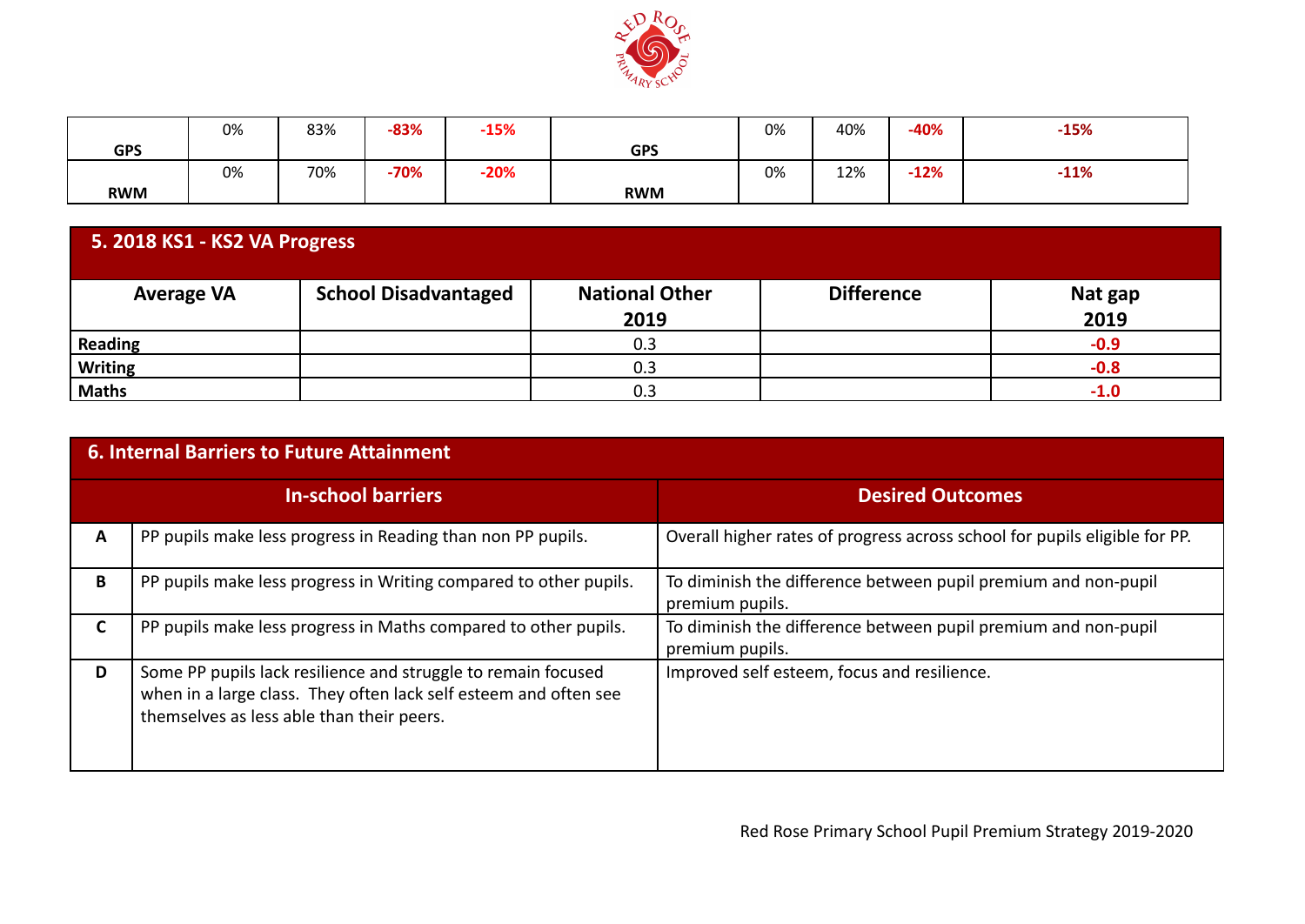

| 7. External Barriers to Future Attainment (issues which also require action outside school, e.g. low attendance rates) |                                                                                                              |  |  |  |  |
|------------------------------------------------------------------------------------------------------------------------|--------------------------------------------------------------------------------------------------------------|--|--|--|--|
| <b>In-school barriers</b>                                                                                              | <b>Desired Outcomes</b>                                                                                      |  |  |  |  |
| Low attendance rates for some PP children                                                                              | Increased attendance rates.                                                                                  |  |  |  |  |
| Social deprivation.                                                                                                    | Provide free extra curricular activities which target disadvantaged pupils<br>to enrich wider opportunities. |  |  |  |  |

| 8. Pupil Premium Planned Expenditure                                                                                                                                     |                                                                                         |                              |                                                                                      |                                                                                                         |                                                                                                                                                                                                                                                                                                                                                                                                                                                                                                                                                                          |
|--------------------------------------------------------------------------------------------------------------------------------------------------------------------------|-----------------------------------------------------------------------------------------|------------------------------|--------------------------------------------------------------------------------------|---------------------------------------------------------------------------------------------------------|--------------------------------------------------------------------------------------------------------------------------------------------------------------------------------------------------------------------------------------------------------------------------------------------------------------------------------------------------------------------------------------------------------------------------------------------------------------------------------------------------------------------------------------------------------------------------|
| <b>Desired Outcomes &amp; Evidence</b><br>source                                                                                                                         | <b>Action</b>                                                                           | <b>Evidence Source</b>       | <b>Expenditure</b>                                                                   | <b>Baseline</b>                                                                                         | Impact<br>(Autumn, Spring, Summer)                                                                                                                                                                                                                                                                                                                                                                                                                                                                                                                                       |
| Increased attainment for reading<br>for disadvantaged pupils.<br>Pupil Premium pupils made less<br>progress than 'Pupil Premium'<br>pupils and 'other' pupils in school. | Targeted use of Lexia for<br>pupils who are not on<br>track or are working<br>below ARE | Lexia individualised tracker | £1500<br>(60 pupils for<br>Lexia)<br>TA support<br>£3800<br>(0.5hrs per<br>class/wk) | Complete Baseline -<br>weekly monitoring of<br>progress with weekly<br>TA intervention where<br>needed. | Autumn:<br>Additional reading intervention<br>which is providing explicit,<br>systematic, personalised learning<br>in the six areas of reading<br>instruction, targeting skill gaps as<br>they emerge, and providing<br>teachers with the data and<br>student-specific resources they<br>need for individual instruction.<br>This program is bespoke to the PP<br>child's needs. T.A then analyses<br>the online data and delivers<br>lessons specific to the child's area<br>of difficulty. This is showing a<br>positive picture when analysing<br>end of Autumn data. |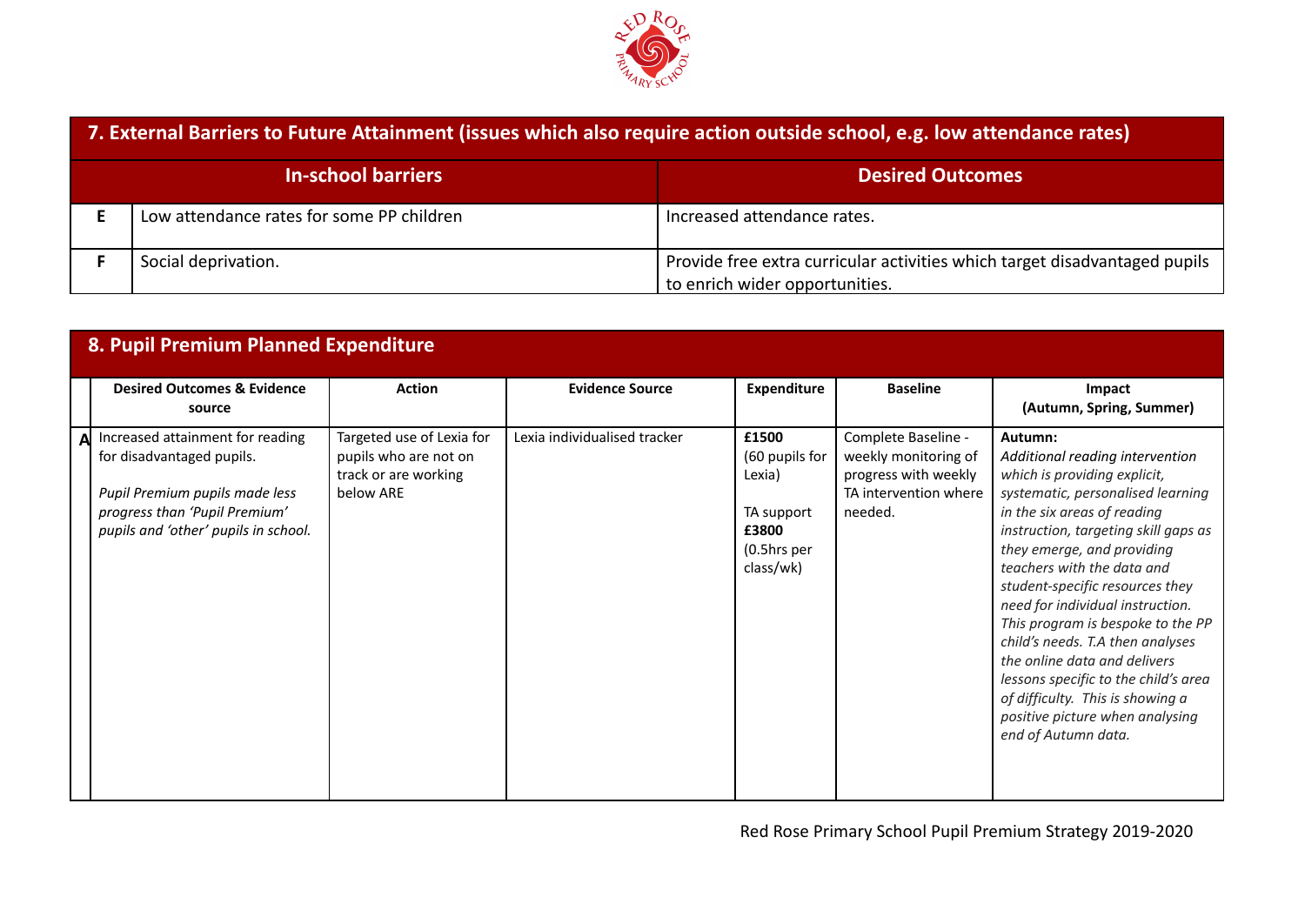

|    |                                                                                          |                                                                                                                                                                                                                                                    |                                                                                                                                                                                                                                                                                                                            |                                                                                             |                                                                                                                                        | Spring:<br>Staff training provided in Spring<br>term to show how to track Lexia<br>data and target specific gaps.<br>Staff now using Lexia printable<br>resources which are bespoke to<br>the children's individual needs,<br>these are also sent home for<br>children to work through with<br>parents.<br>Lexia data shows the children are<br>making progress as they work<br>through the programmes levels.<br>headphones have also been<br>purchased and the timetable<br>adapted to allow opportunities<br>for Lexia to occur daily.<br><b>Summer:</b> Unable to measure<br>impact due to lockdown. |
|----|------------------------------------------------------------------------------------------|----------------------------------------------------------------------------------------------------------------------------------------------------------------------------------------------------------------------------------------------------|----------------------------------------------------------------------------------------------------------------------------------------------------------------------------------------------------------------------------------------------------------------------------------------------------------------------------|---------------------------------------------------------------------------------------------|----------------------------------------------------------------------------------------------------------------------------------------|----------------------------------------------------------------------------------------------------------------------------------------------------------------------------------------------------------------------------------------------------------------------------------------------------------------------------------------------------------------------------------------------------------------------------------------------------------------------------------------------------------------------------------------------------------------------------------------------------------|
| Al | Increased rates of progress for<br>disadvantaged pupils in reading in<br>KS <sub>2</sub> | <b>Purchase Accelerated</b><br>Reader.<br>All children to complete<br>baseline assessment.<br>Organisation of reading<br>material into reading<br>levels.<br>Weekly monitoring of<br>progress by staff,<br>providing intervention<br>where needed. | EEF toolkit suggests that on<br>average, reading comprehension<br>approaches improve learning by<br>an additional 5 months' progress<br>over the course of a school year.<br>These approaches appear to be<br>even more effective for older<br>readers (aged 8 years or above)<br>who are not making expected<br>progress. | Accelerated<br>Reader<br>£2300<br>Purchase of<br>additional<br>reading<br>material<br>£3000 | All children complete<br><b>Accelerated Reader</b><br>baseline, this will be<br>monitored weekly<br>with intervention<br>where needed. | Autumn:<br>Star reader tests taken in<br>September then repeated again in<br>January show an increase in ZPD<br>(Zone of proximal development)<br>which means the children's<br>reading age is developing. This<br>shows an increase in fluency and<br>in understanding of the texts<br>being read. Weekly tracking of<br>data details any children that are<br>'on watch' and allows staff to<br>intervene quickly to enable<br>'accelerated' progress.<br>Spring:<br>Accelerated Reader data for<br>January shows a positive impact-                                                                   |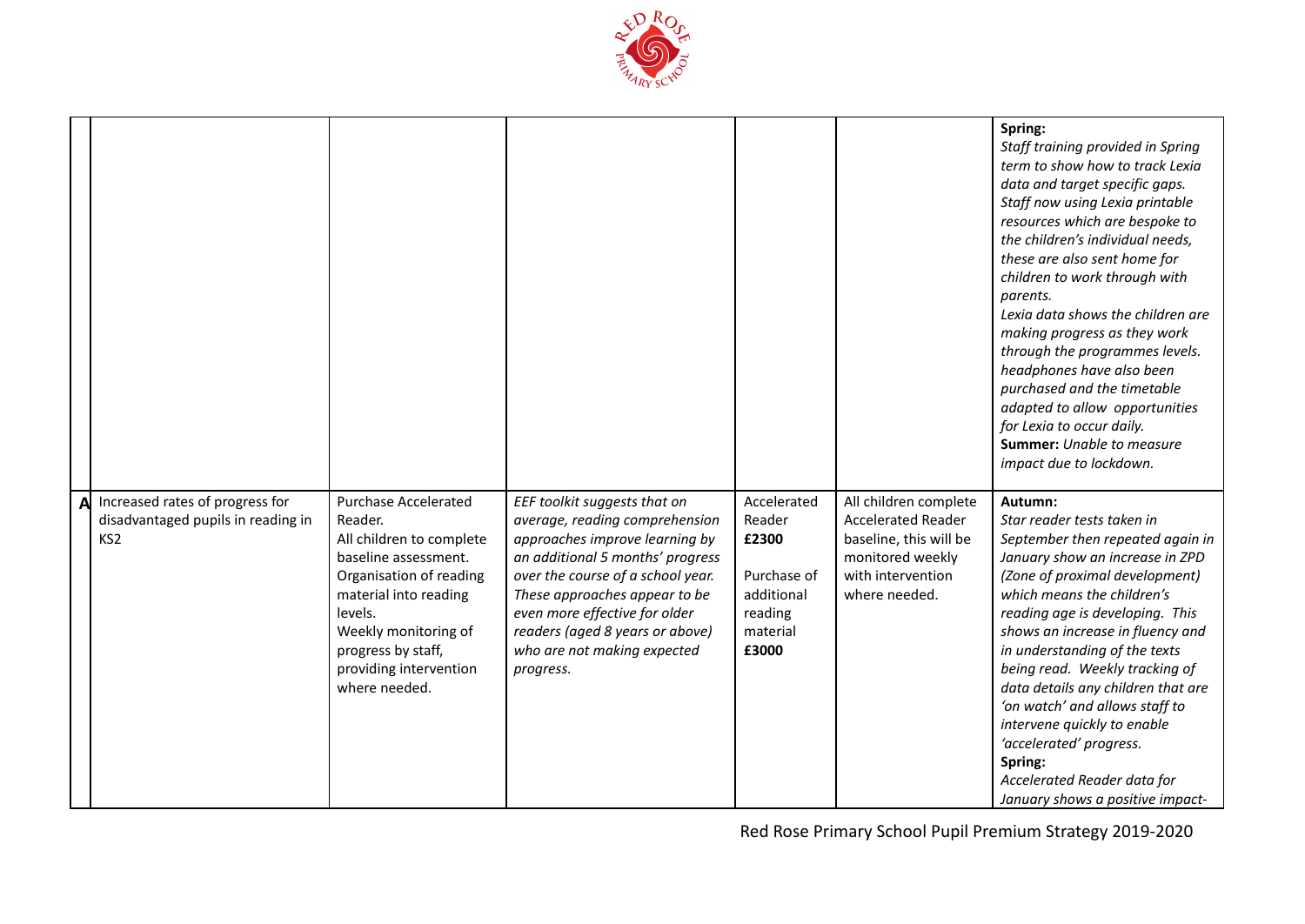

|   |                                                                    |                                                        |                                                                                                         |                     |                                                                                             | children have remained or<br>increased their ZPD level. Due to<br>COVID 19, children are now able<br>to access and quiz at home -<br>parents have been informed of<br>the home link.<br><b>Summer:</b> Unable to measure<br>impact due to lockdown.                                                                                                                                                                                                                                                                                                                                                                                                                                                                                                                                                                                                                                    |
|---|--------------------------------------------------------------------|--------------------------------------------------------|---------------------------------------------------------------------------------------------------------|---------------------|---------------------------------------------------------------------------------------------|----------------------------------------------------------------------------------------------------------------------------------------------------------------------------------------------------------------------------------------------------------------------------------------------------------------------------------------------------------------------------------------------------------------------------------------------------------------------------------------------------------------------------------------------------------------------------------------------------------------------------------------------------------------------------------------------------------------------------------------------------------------------------------------------------------------------------------------------------------------------------------------|
| A | Increased rates of progress for<br>disadvantaged pupils in reading | One to one reading x3<br>weekly (where<br>appropriate) | Pupil Premium pupils made less<br>progress than 'Pupil Premium'<br>pupils and 'other' pupils in school. | TA support<br>£4720 | Accelerated reader -<br>baseline score (Y2<br>upwards)<br>EYFS / Y1 - CEW /<br>Phonic score | Autumn:<br>EYFS / KS1<br>Additional adult support through<br>1:1 reading and small group<br>intervention in KS1 demonstrates<br>progress in phoneme/grapheme<br>recognition and Y1 phonics<br>screening scores. Increased adult<br>support in Year 2 is improving<br>reading fluency & understanding.<br>KS <sub>2</sub><br>Additional adult support through<br>1:1 reading and small group<br>reading demonstrates progress in<br>recognising familiar words and<br>developing pace. This is<br>particularly evident in upper KS2<br>where 3x weekly reading is<br>developing pace and fluency<br>enabling children to access longer<br>texts which will prepare them for<br>the reading SAT.<br>Spring:<br>EYFS / KS1 - Additional support<br>though 3x weekly 1:1 and small<br>group intervention continues to<br>demonstrate progress in fluency<br>and children's confidence with |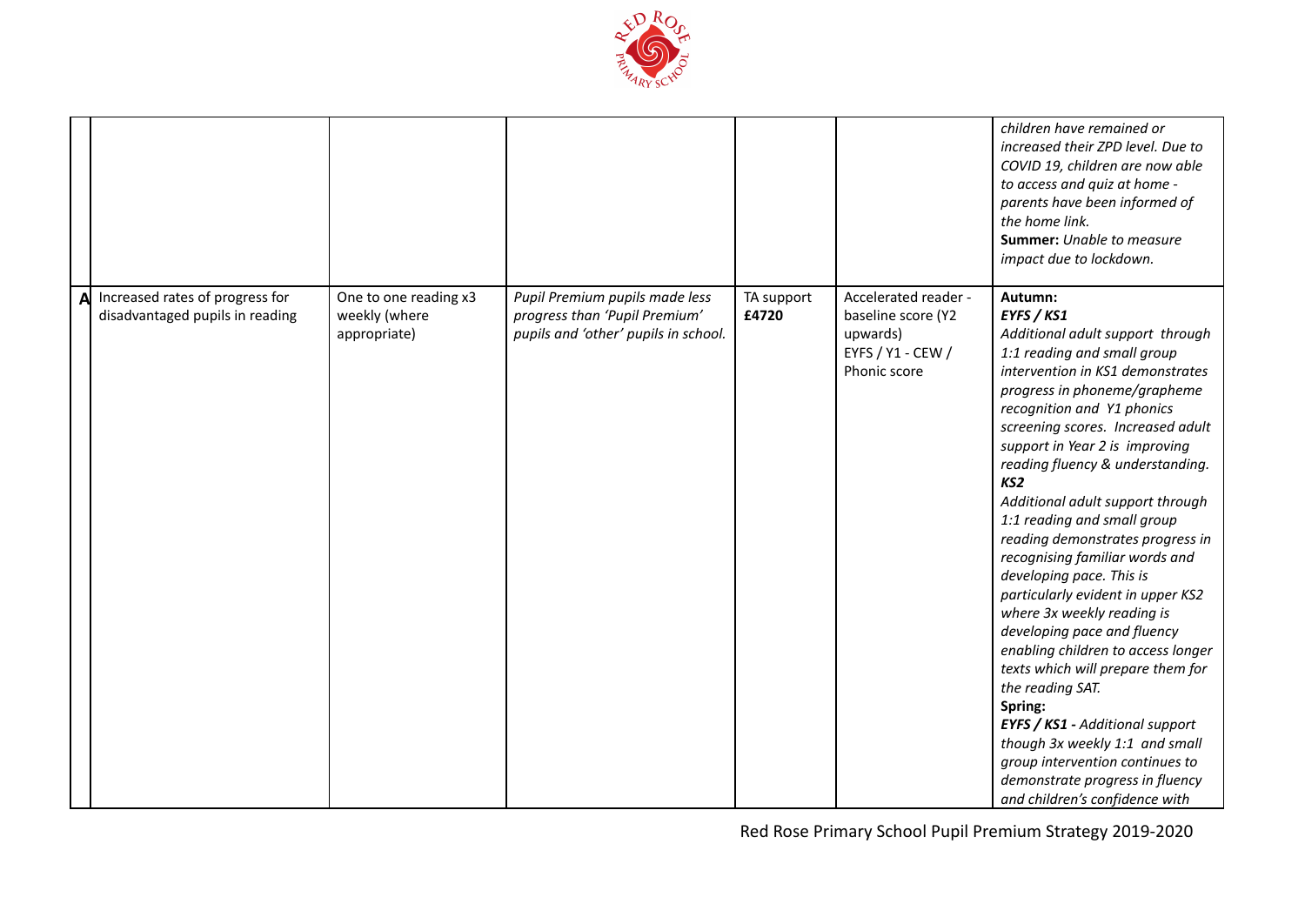

|   |                                                                     |                                                                           |                                       |                                                                                                       | phoneme/grapheme recognition<br>as well as HFW. Additionally,<br>children are supported through<br>whole class reading lessons,<br>which is exposing them to a range<br>of texts.<br><b>KS2</b> - Additional support though<br>3x weekly 1:1 continues and<br>demonstrates progress when<br>triangulated with Lexia data.<br>Alongside developing<br>pace/fluency bespoke questioning<br>is developing the children's<br>inference and deduction skills<br>preparing them for the<br>'Accelerated Reader' programme.<br><b>Summer:</b> Unable to measure<br>impact due to lockdown. |
|---|---------------------------------------------------------------------|---------------------------------------------------------------------------|---------------------------------------|-------------------------------------------------------------------------------------------------------|-------------------------------------------------------------------------------------------------------------------------------------------------------------------------------------------------------------------------------------------------------------------------------------------------------------------------------------------------------------------------------------------------------------------------------------------------------------------------------------------------------------------------------------------------------------------------------------|
| A | Increased rates of progress for<br>disadvantaged pupils in reading. | Toe by Toe:<br>15 minutes 3 times per<br>week<br>Lexia - 10mins x3 weekly | Books £50<br><b>Staffing</b><br>£2000 | Improved reading<br>age.<br>Increased fluency<br>with Toe by Toe.<br>Accelerated rate of<br>progress. | Autumn:<br>The majority of pupils are<br>continuing to make progress in<br>line with their EYFS data.<br>Additional reading support has<br>been implemented and<br>demonstrates an increase in<br>progress<br>KS2 The majority of pupils are<br>continuing to make progress in<br>line with KS2 data. Additional<br>reading support has been<br>implemented and demonstrates<br>an increase in progress.<br>Spring:<br>KS1 - The majority of pupils are<br>continuing to make progress in                                                                                           |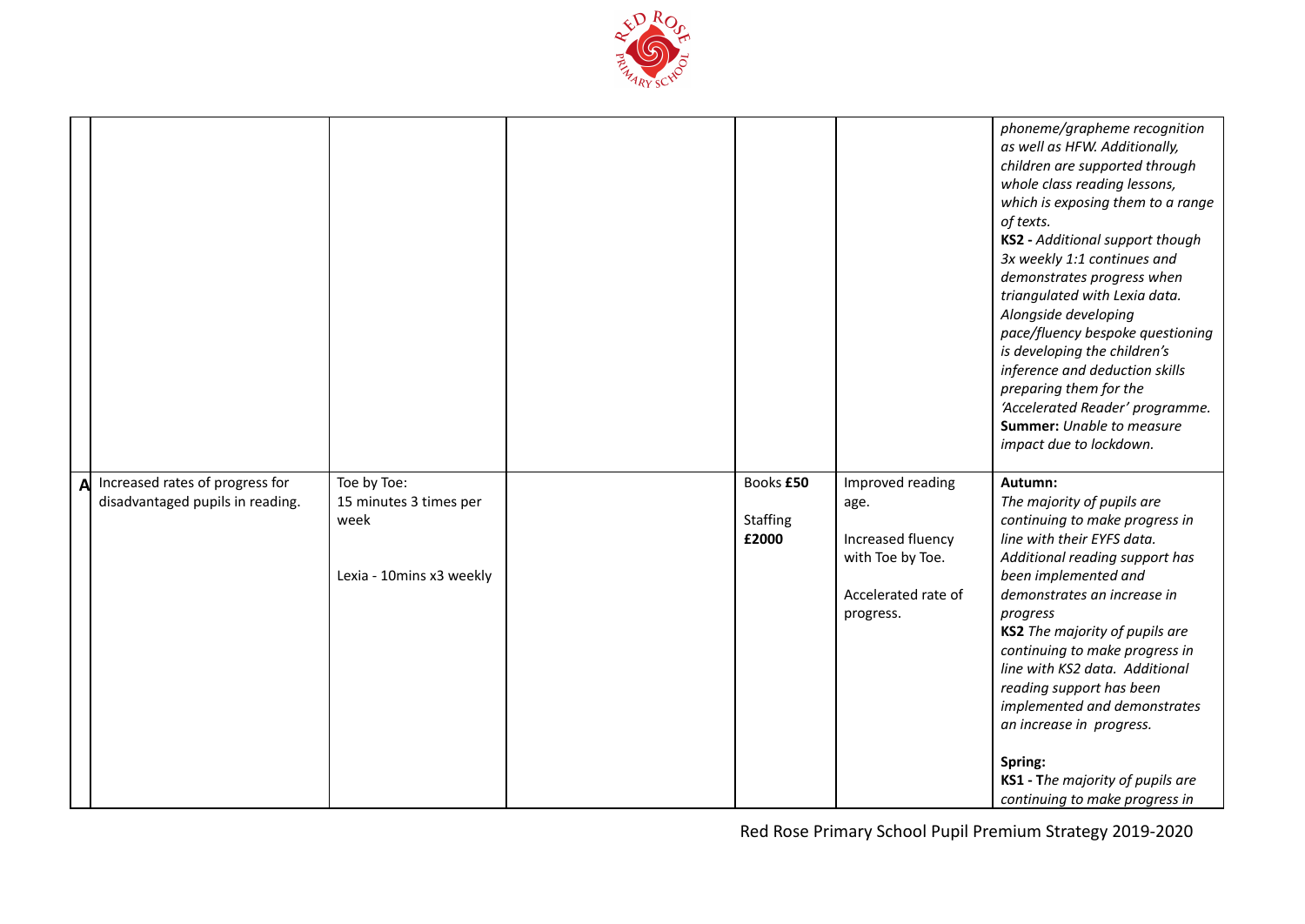

|   |                                                                  |                                                                                                                                        |               |                                                                                                      | line with their EYFS data.<br>Additional reading support has<br>been implemented and<br>demonstrates an increase in<br>progress. More focused, regular<br>use of Lexia has further supported<br>children's learning.<br>KS <sub>2</sub><br>The majority of pupils are<br>continuing to make progress in<br>line with KS2 data. Additional<br>reading support has been<br>implemented and demonstrates<br>an increase in progress and an<br>increase in time given for lexia -<br>25 mins daily.<br><b>Summer:</b> Unable to measure<br>impact due to lockdown. |
|---|------------------------------------------------------------------|----------------------------------------------------------------------------------------------------------------------------------------|---------------|------------------------------------------------------------------------------------------------------|----------------------------------------------------------------------------------------------------------------------------------------------------------------------------------------------------------------------------------------------------------------------------------------------------------------------------------------------------------------------------------------------------------------------------------------------------------------------------------------------------------------------------------------------------------------|
| A | Increased progress in reading for<br>disadvantaged pupils in FS. | PP Pupils access 5<br>minutes of phonics daily<br>1:1<br>PP Pupils to access an<br>additional 5 minutes of<br>reading daily one to one | Cost<br>£1900 | <b>Baseline assessment</b><br>data.<br>Letters & Sounds data<br>Number of sight<br>words recognised. | Autumn:<br>Clear evidence of intervention<br>impact with all children making<br>progress from on entry data with<br>a significant number of<br>disadvantaged children making<br>accelerated progress in reading.<br>Spring:<br>Data continues to show a good<br>level of progress as a result of 1:1<br>intervention. New phonetic<br>reading books are carefully<br>matched to taught sounds,<br>allowing children to practise and<br>revisit learning.<br><b>Summer:</b> Unable to measure<br>impact due to lockdown.                                        |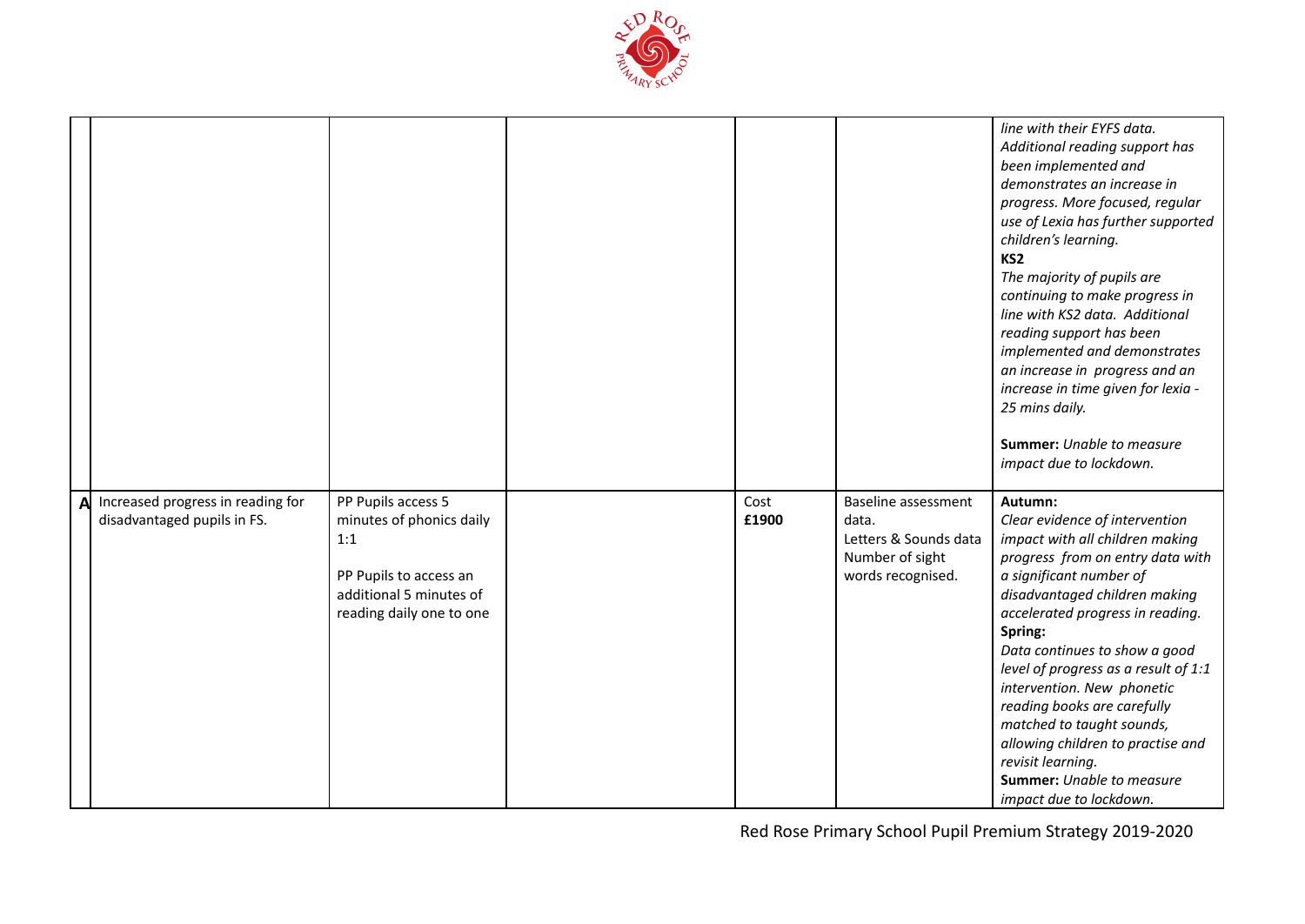

| B | Increased attainment in writing for<br>disadvantaged pupils. | Smaller class sizes for<br>English. In class targeted<br>support for pupils in<br>English.<br>(also linked to reading) | EEF toolkit suggests that small<br>group tuition is effective and, as a<br>rule of thumb, the smaller the<br>group the better | TA support<br>£9,500 | Improved progress<br>evident through book<br>scrutiny, assessment<br>data, pupil voice. | Autumn:<br>Smaller class sizes are having a<br>positive impact on the<br>development of writing and<br>grammar skills. The<br>implementation of this is allowing<br>teachers to plan to the needs of<br>the individual children and recap<br>gaps in the children's knowledge<br>notably focusing on basic skills.<br>Writing monitoring shows an<br>increase in quantity of writing<br>within books and that<br>misconceptions and inaccuracies<br>are being addressed.<br>Spring:<br>Smaller class sizes continue to<br>benefit alongside changes to MTP.<br>Writing moderation showed an<br>increase in grammar skills being<br>taught and then these being<br>applied into longer pieces of<br>writing.<br>Alongside this smaller groups<br>allow for more focus on<br>addressing basic skills<br>misconceptions related to<br>individual needs.<br><b>Summer:</b> Unable to measure<br>impact due to lockdown. |
|---|--------------------------------------------------------------|------------------------------------------------------------------------------------------------------------------------|-------------------------------------------------------------------------------------------------------------------------------|----------------------|-----------------------------------------------------------------------------------------|---------------------------------------------------------------------------------------------------------------------------------------------------------------------------------------------------------------------------------------------------------------------------------------------------------------------------------------------------------------------------------------------------------------------------------------------------------------------------------------------------------------------------------------------------------------------------------------------------------------------------------------------------------------------------------------------------------------------------------------------------------------------------------------------------------------------------------------------------------------------------------------------------------------------|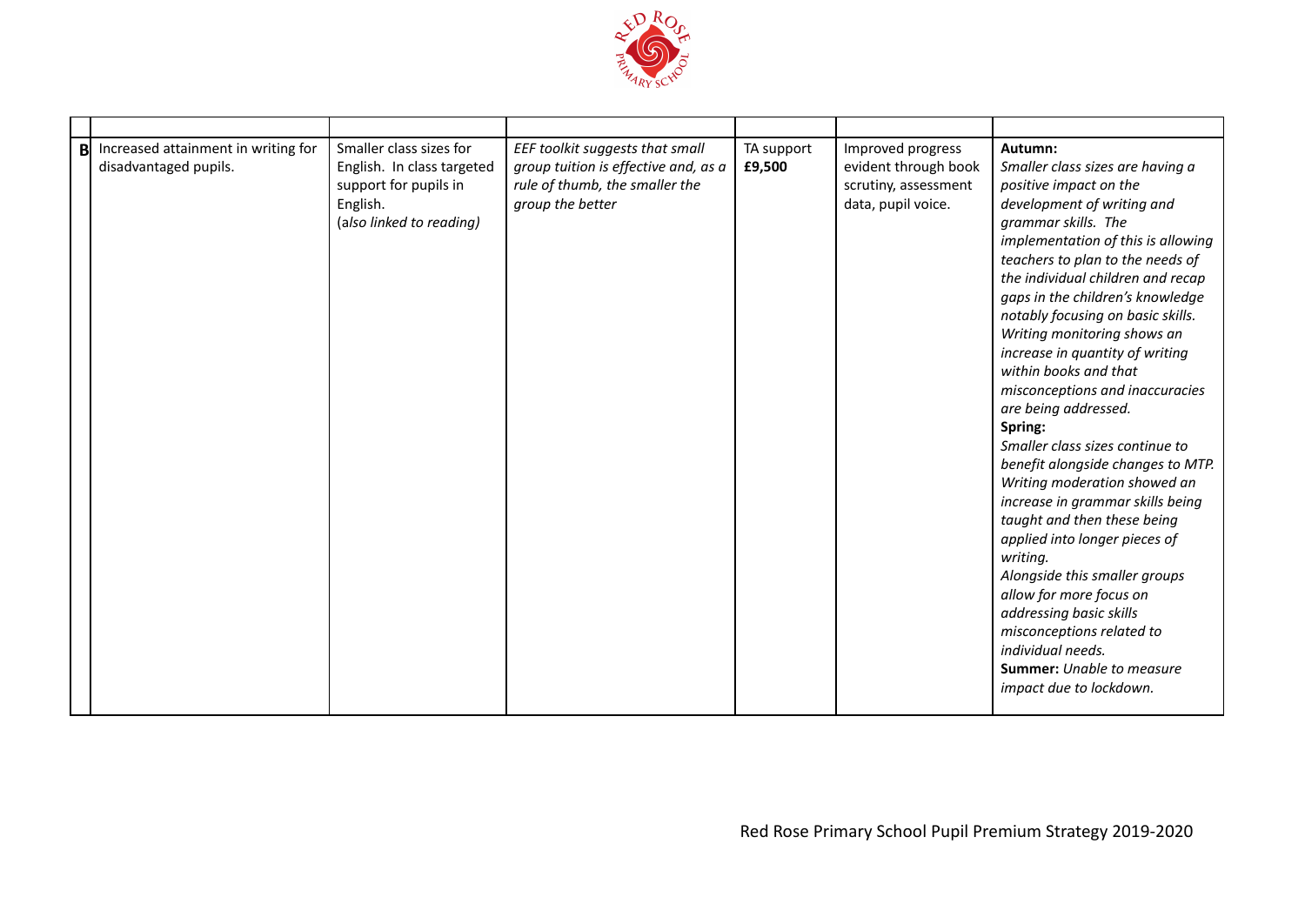

| Cl           | Increased progress in Maths for<br>disadvantaged pupils | PP Pupils to access<br>Mathletics for 10<br>minutes 3 times per<br>week. | Research shows that Individual<br>learning programmes can<br>improved - EEF toolkit        | £1500 -<br>Mathletics<br>Staff to<br>monitor<br>usage and<br>rota | Staff to ensure PP<br>pupils access<br><b>Mathletics 30mins</b><br>weekly.<br>Teachers to set tasks<br>for all pupils linked to<br>teaching.<br>Weekly monitoring by<br>Maths Lead | Autumn:<br>KS1 have experienced difficulty<br>providing in class time to access<br>Mathletics due to technical<br>difficulties. This has now been<br>addressed. Overall PP access to<br>Mathletics is disappointing.<br>Dedicated timetables have been<br>issued to address this for the<br>spring term and staff have been<br>provided with further training.<br>Spring:<br>Data provided by Maths lead<br>shows a positive impact with<br>specific units being set for<br>individual children. Staff training<br>has also been provided.<br>While children are learning<br>remotely due to Covid 19 this is an<br>invaluable tool to allow children<br>to access from home and staff to |
|--------------|---------------------------------------------------------|--------------------------------------------------------------------------|--------------------------------------------------------------------------------------------|-------------------------------------------------------------------|------------------------------------------------------------------------------------------------------------------------------------------------------------------------------------|-------------------------------------------------------------------------------------------------------------------------------------------------------------------------------------------------------------------------------------------------------------------------------------------------------------------------------------------------------------------------------------------------------------------------------------------------------------------------------------------------------------------------------------------------------------------------------------------------------------------------------------------------------------------------------------------|
| $\mathsf{C}$ | PP pupils make less progress in                         | Daily in class targeted                                                  | EEF toolkit suggests that small                                                            | Cost:                                                             | <b>Improved Maths</b>                                                                                                                                                              | <b>Summer:</b> Unable to measure<br>impact due to lockdown.<br>Autumn:                                                                                                                                                                                                                                                                                                                                                                                                                                                                                                                                                                                                                    |
|              | Maths compared to other pupils.                         | support for pupils in<br>Maths.                                          | group tuition is effective and, as a<br>rule of thumb, the smaller the<br>group the better | £9500                                                             | scores and ability to<br>work independently<br>without the need for<br>support.                                                                                                    | End of term data is strong and<br>suggests small group support is<br>having a positive impact on<br>pupils.<br>Spring:<br>End of term data was not<br>captured due to COVID-19 but<br>staff reported that small group<br>intervention was making an<br>impact for all learners.                                                                                                                                                                                                                                                                                                                                                                                                           |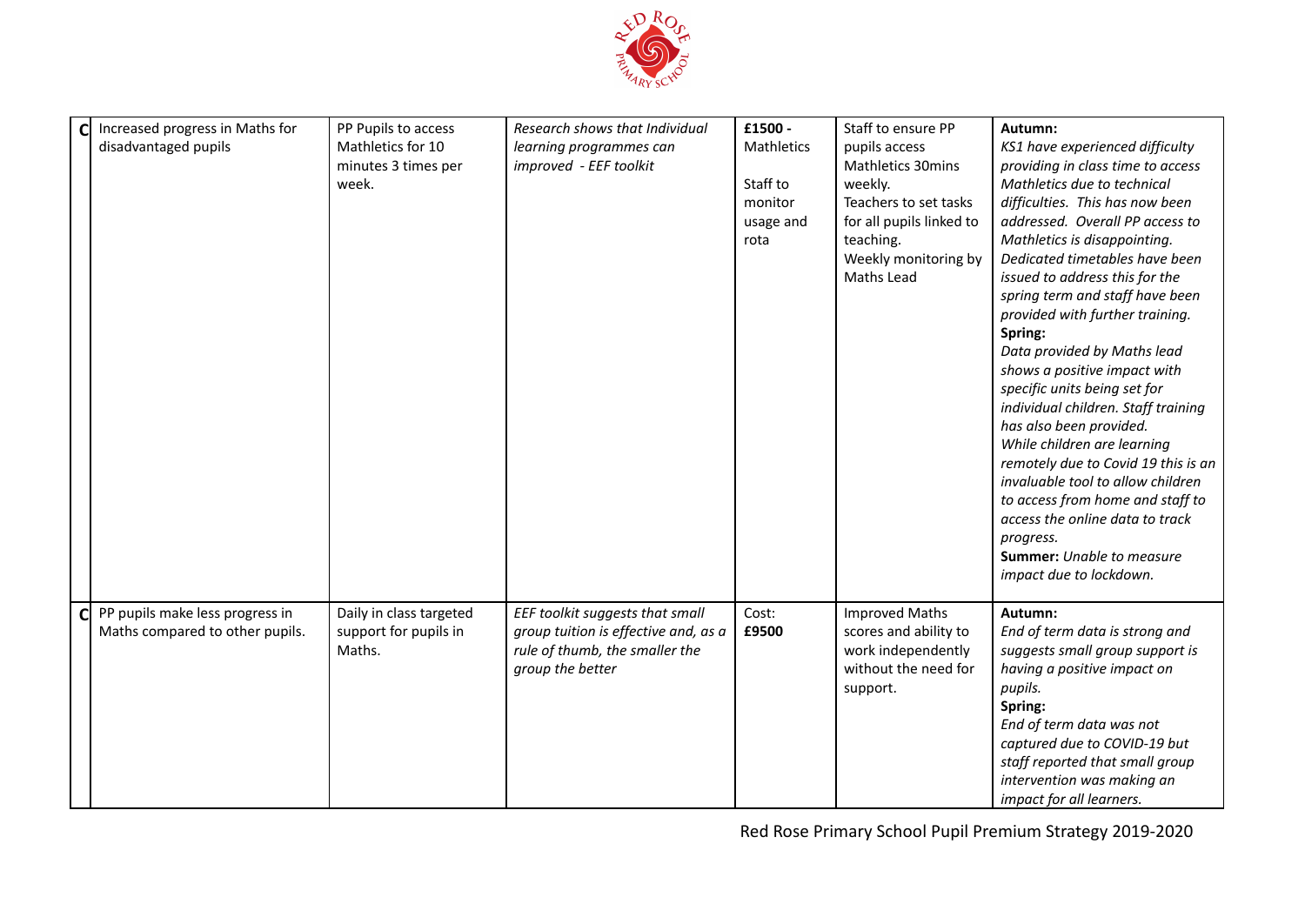

|              |                                                                                                                                         |                                                                                                                                                                               |                                                                                                                               |                                  |                                                                                                                                                                             | <b>Summer:</b> Unable to measure<br>impact due to lockdown.                                                                                                                                                                                                                                                                                                                                                                                                                                                                           |
|--------------|-----------------------------------------------------------------------------------------------------------------------------------------|-------------------------------------------------------------------------------------------------------------------------------------------------------------------------------|-------------------------------------------------------------------------------------------------------------------------------|----------------------------------|-----------------------------------------------------------------------------------------------------------------------------------------------------------------------------|---------------------------------------------------------------------------------------------------------------------------------------------------------------------------------------------------------------------------------------------------------------------------------------------------------------------------------------------------------------------------------------------------------------------------------------------------------------------------------------------------------------------------------------|
| $\mathsf{C}$ | Increased progress in Maths for<br>disadvantaged pupils in FS.                                                                          | PP pupils have 20<br>minutes x2 weekly with<br>TA.<br>Purchase of Ten Town                                                                                                    | EEF toolkit suggests that small<br>group tuition is effective and, as a<br>rule of thumb, the smaller the<br>group the better | Staffing:<br>£570<br>£110        | Improved oral<br>fluency with numbers<br>to 20.                                                                                                                             | Autumn:<br>Clear evidence of intervention<br>impact with all children making<br>progress from on entry data and<br>a significant number of<br>disadvantaged children making<br>accelerated progress in maths.<br>Spring:<br>Additional support through<br>intervention and classroom aids<br>for children to reference to are<br>continuing to show that good<br>levels of progress are being made.<br><b>Summer:</b> Unable to measure<br>impact due to lockdown.                                                                    |
| D            | Increased pupil resilience to enable<br>pupils to engage positively with<br>their learning even when faced<br>with challenge or change. | All stakeholders to have<br>training on 'Gem<br>Powers' with Dr Tom<br>Robson.<br>Implementation of<br>'Behaviour Ladder's<br>Dr Tom Robson to work<br>with pupils in school. |                                                                                                                               | Training &<br>resources<br>£1000 | Gems used in class<br>Class displays<br>Pupil Voice<br>Learning walks and<br>lesson observation<br>will demonstrate<br>increasing resilience<br>and positive<br>engagement. | Autumn:<br>Children are developing strategies<br>to cope with 'challenge' they are<br>beginning to discuss what<br>'positive learning behaviours' look<br>like. Notably, more children are<br>being acknowledged for<br>displaying resilience in<br>'Celebration Assembly' which<br>shows it in having an impact<br>within class.<br>Spring:<br>Behaviour ladder is successfully<br>tackling 'low level' behaviour and<br>has been adapted to award<br>children who are continually<br>demonstrating positive learning<br>behaviours. |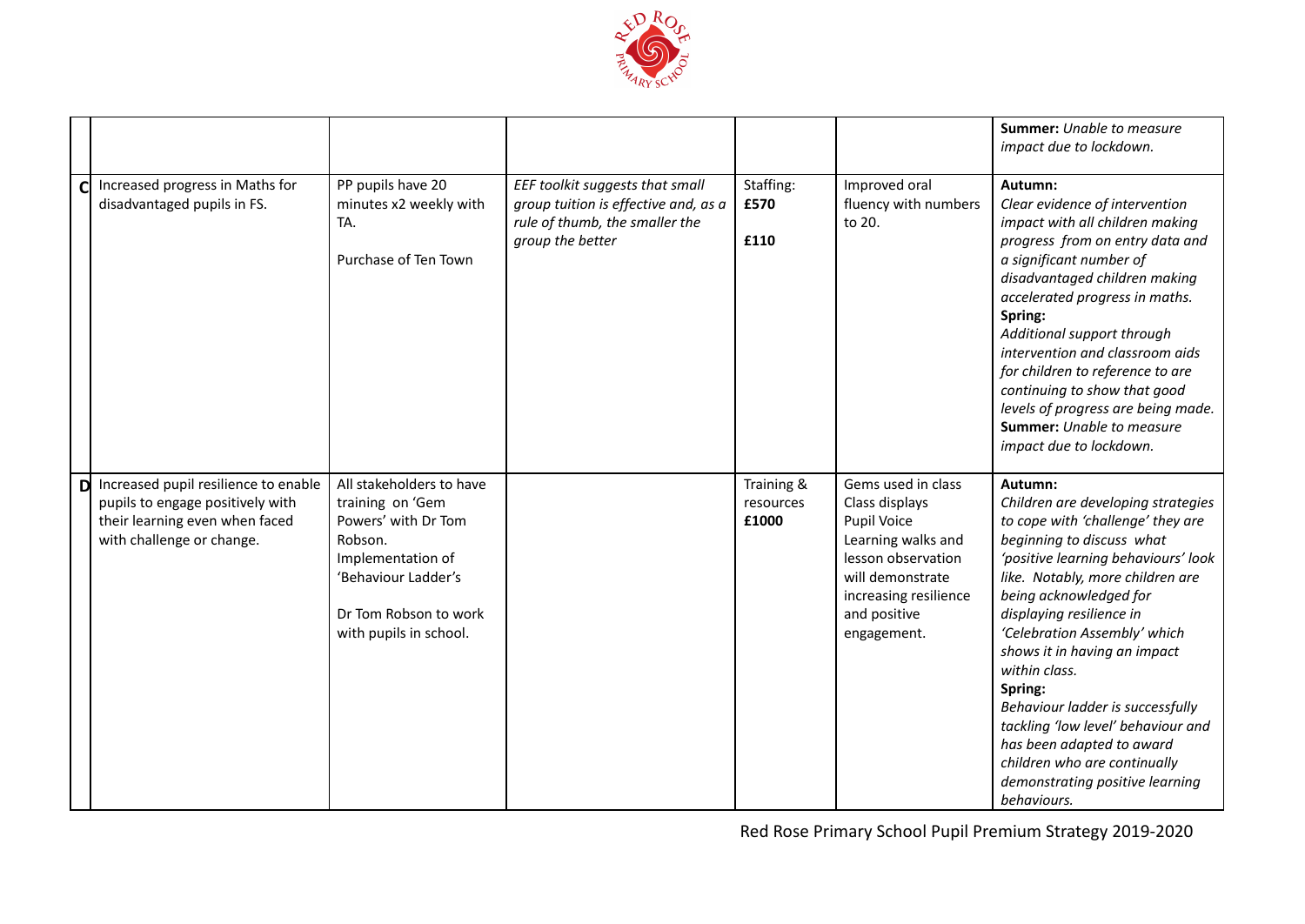

|    |                                                                                                                                         |                                                                              |                                  |                                                                                                                                     | 'Gem powers' are more evidently<br>used in some classes more than<br>others, this is to be a focus on our<br>return in Summer term to<br>promote 'challenge' and develop<br>'resilience'.<br><b>Summer:</b> Unable to measure<br>impact due to lockdown.                                                                                                                                                                                                                                                                                                                                                                                                              |
|----|-----------------------------------------------------------------------------------------------------------------------------------------|------------------------------------------------------------------------------|----------------------------------|-------------------------------------------------------------------------------------------------------------------------------------|-----------------------------------------------------------------------------------------------------------------------------------------------------------------------------------------------------------------------------------------------------------------------------------------------------------------------------------------------------------------------------------------------------------------------------------------------------------------------------------------------------------------------------------------------------------------------------------------------------------------------------------------------------------------------|
|    | Increased pupil resilience to enable<br>pupils to engage positively with<br>their learning even when faced<br>with challenge or change. | TA to be used 1/2 day<br>weekly to support<br><b>Emotional Wellbeing</b>     | Staffing<br>£1520                | Pupil Voice<br>Learning walks and<br>lesson observation<br>will demonstrate<br>increasing resilience<br>and positive<br>engagement. | Autumn:<br>Intervention groups and individual<br>sessions are running across the<br>school where strategies are being<br>shared with children - for example<br>Zones of Development. Next steps<br>are to ensure all staff including<br>dinner/auxiliary staff are trained<br>in EWEL and ASC to support<br>additional needs within school.<br>Spring:<br>ASC training was arranged for<br>Spring term but postponed due to<br>Covid 19. Emotional wellbeing<br>group is proving invaluable and<br>t.a is sharing videos through<br>remote learning to ensure the<br>children have the support needed.<br><b>Summer:</b> Unable to measure<br>impact due to lockdown. |
| Dl | Increased pupil resilience to enable<br>pupils to engage positively with<br>their learning even when faced<br>with challenge or change. | Implementation of new<br>character education<br>programme 'Commando<br>Joe'. | Training &<br>resources<br>£1500 | Pupil Voice<br>Learning walks and<br>lesson observation<br>will demonstrate<br>increasing resilience<br>and positive<br>engagement. | Autumn:<br>Positive impact on behaviour<br>management (i.e<br>challenge/resilience) with children<br>working alongside one another in<br>team building activities. These<br>strategies are now being<br>embedded across other                                                                                                                                                                                                                                                                                                                                                                                                                                         |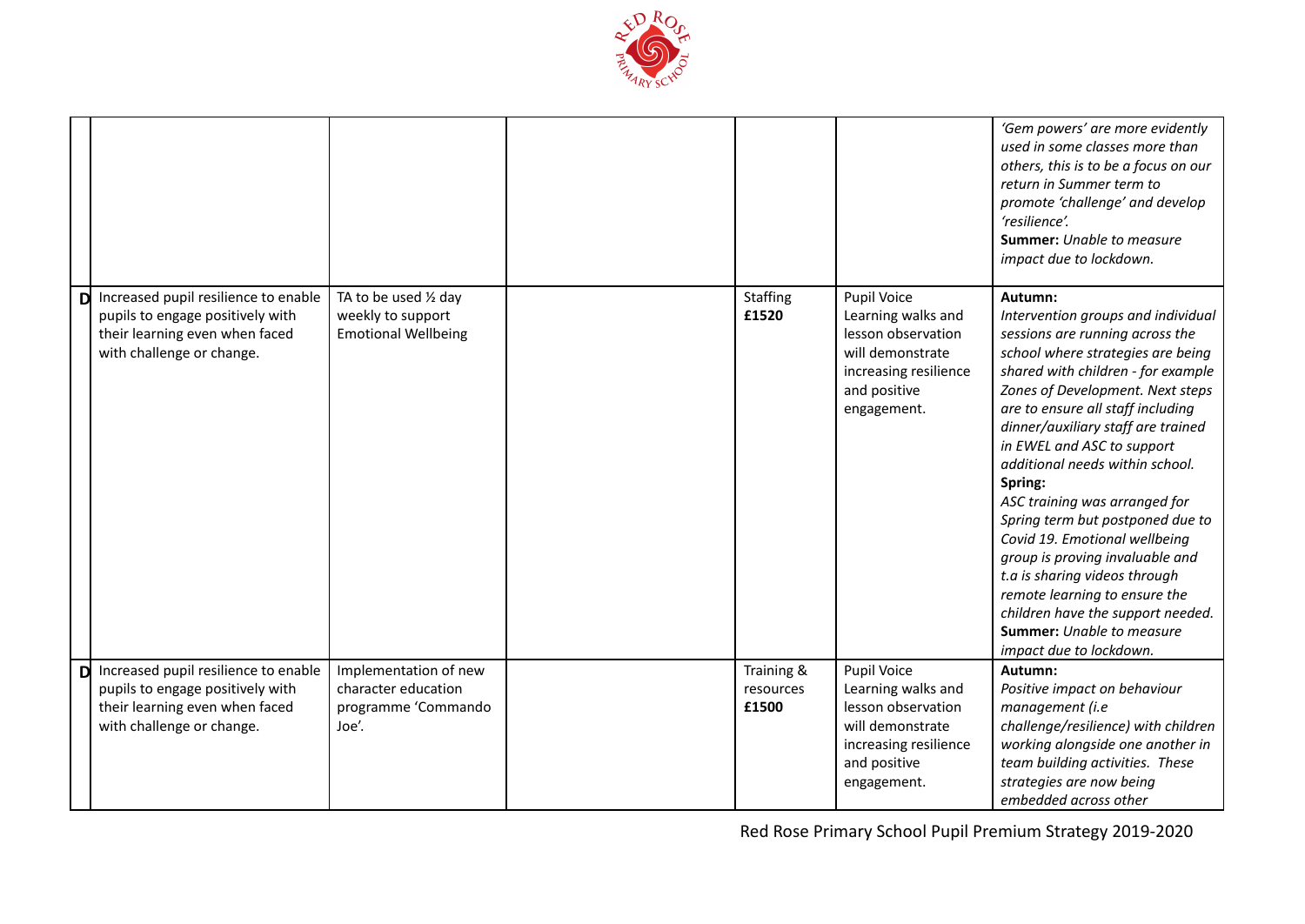

|   |                                                                                                                      |                                                                                                                                                             |                                            |                                 | curriculum areas. The<br>programme is opening the<br>children to other possibilities in<br>the way they face unknown<br>situations by providing them with<br>a challenge which they have to<br>solve together.<br>Spring:<br>Commando Jo remote learning<br>packages have been shared with<br>staff and KS2 staff are setting<br>tasks on Google classroom for<br>children to complete at home.<br><b>Summer:</b> Unable to measure<br>impact due to lockdown.                                                                                              |
|---|----------------------------------------------------------------------------------------------------------------------|-------------------------------------------------------------------------------------------------------------------------------------------------------------|--------------------------------------------|---------------------------------|-------------------------------------------------------------------------------------------------------------------------------------------------------------------------------------------------------------------------------------------------------------------------------------------------------------------------------------------------------------------------------------------------------------------------------------------------------------------------------------------------------------------------------------------------------------|
| E | To continue to improve attendance<br>rates.<br>We can't improve attainment if<br>children are not actually in school | Employment of an<br>Attendance Officer to<br>monitor absence and<br>support families in<br>ensuring their child<br>maintains a good level of<br>attendance. | Attendance<br>Officer in<br>role:<br>£1100 | Improved attendance<br>figures. | Autumn:<br>Overall attendance is strong -<br>where necessary the attendance<br>officer has contacted parents to<br>issue warning letters or to ask for<br>medical evidence to be provided.<br>55% (18 pupils) have attendance<br>above 96% and 15% (4 pupils)<br>below 90%<br>Spring:<br>Attendance remains in line with<br>government targets at 96%<br>despite the effect of COVID-19.<br>There are no significant<br>differences between pupil groups.<br>PA is strong for PP pupils - 3%<br><b>Summer:</b> Unable to measure<br>impact due to lockdown. |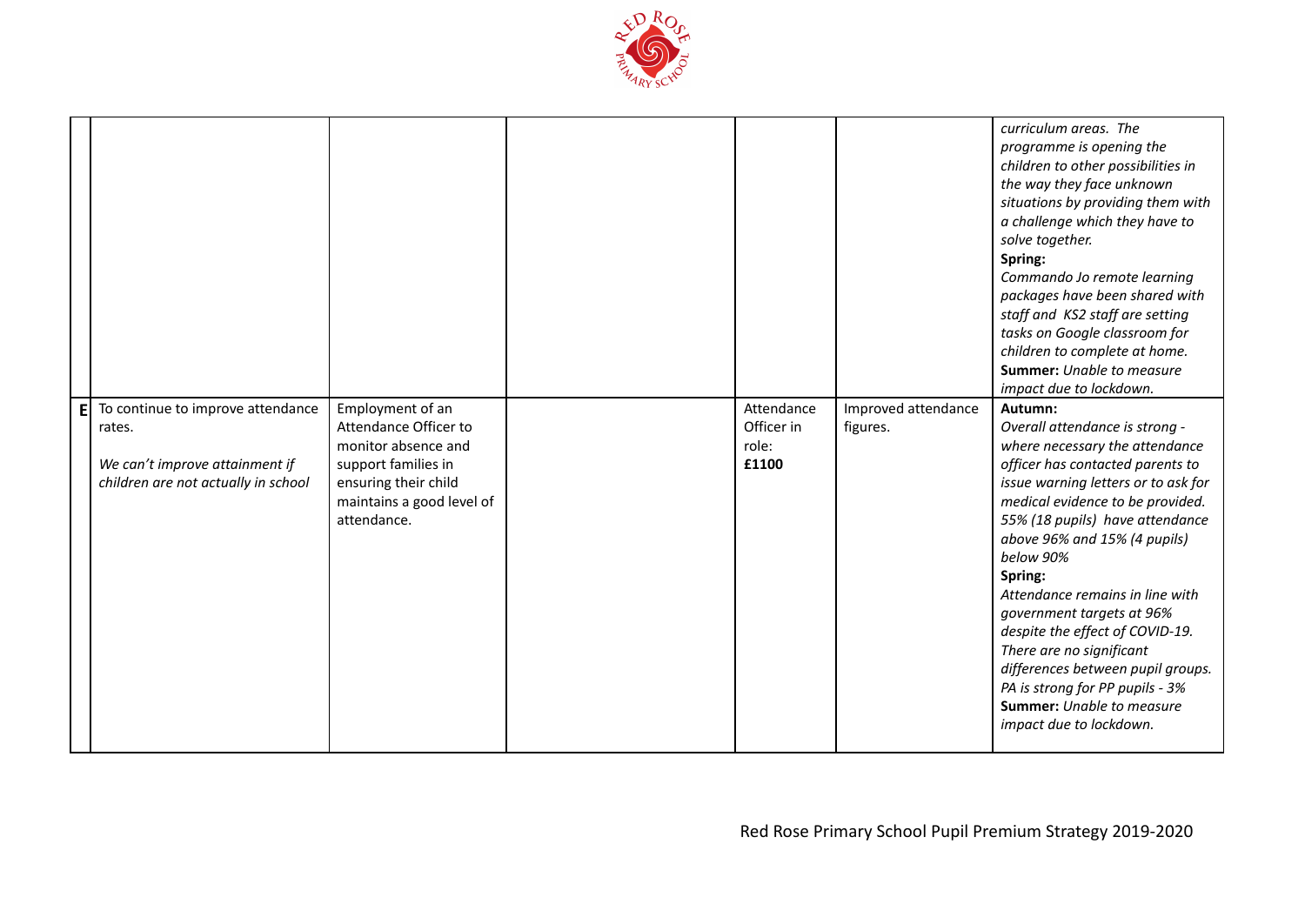

|  | Increased participation in<br>extracurricular activities to widen<br>opportunities | Increased range of after<br>school clubs.<br>No charge to participate<br>for disadvantaged pupils.<br>Active encouragement by<br>staff to participate in at<br>least 1 after school club. | Research shows that pupils who<br>have not participated in an after<br>school club by the age of 9yrs are<br>very unlikely to ever participate. | Cost<br>£800 | Improved attendance<br>of PP children at after<br>school clubs. | Autumn:<br>There continues to be a strong<br>uptake by PP children (72%)<br>accessing after school clubs.<br>Spring:<br>There continues to be a strong<br>uptake by PP children (78%)<br>accessing after school clubs.<br><b>Summer:</b> Unable to measure<br>impact due to lockdown. |
|--|------------------------------------------------------------------------------------|-------------------------------------------------------------------------------------------------------------------------------------------------------------------------------------------|-------------------------------------------------------------------------------------------------------------------------------------------------|--------------|-----------------------------------------------------------------|---------------------------------------------------------------------------------------------------------------------------------------------------------------------------------------------------------------------------------------------------------------------------------------|
|--|------------------------------------------------------------------------------------|-------------------------------------------------------------------------------------------------------------------------------------------------------------------------------------------|-------------------------------------------------------------------------------------------------------------------------------------------------|--------------|-----------------------------------------------------------------|---------------------------------------------------------------------------------------------------------------------------------------------------------------------------------------------------------------------------------------------------------------------------------------|

| <b>9. Budget Summary</b> |                                                                                                                                   |         |  |  |
|--------------------------|-----------------------------------------------------------------------------------------------------------------------------------|---------|--|--|
|                          | <b>Desired Outcome</b>                                                                                                            | Cost    |  |  |
| $\mathbf{A}$             | Increased attainment in reading for disadvantaged pupils                                                                          | £19,270 |  |  |
| B                        | Increased attainment in writing for disadvantaged pupils                                                                          | £9,500  |  |  |
| C                        | Increased attainment in maths for disadvantaged pupils                                                                            | £11,680 |  |  |
| D                        | Increased pupil resilience to enable pupils to engage positively with their learning even when<br>faced with challenge or change. | £4,020  |  |  |
| E.                       | Low attendance rates for some PP children                                                                                         | £1,100  |  |  |
| F.                       | Social deprivation                                                                                                                | £800    |  |  |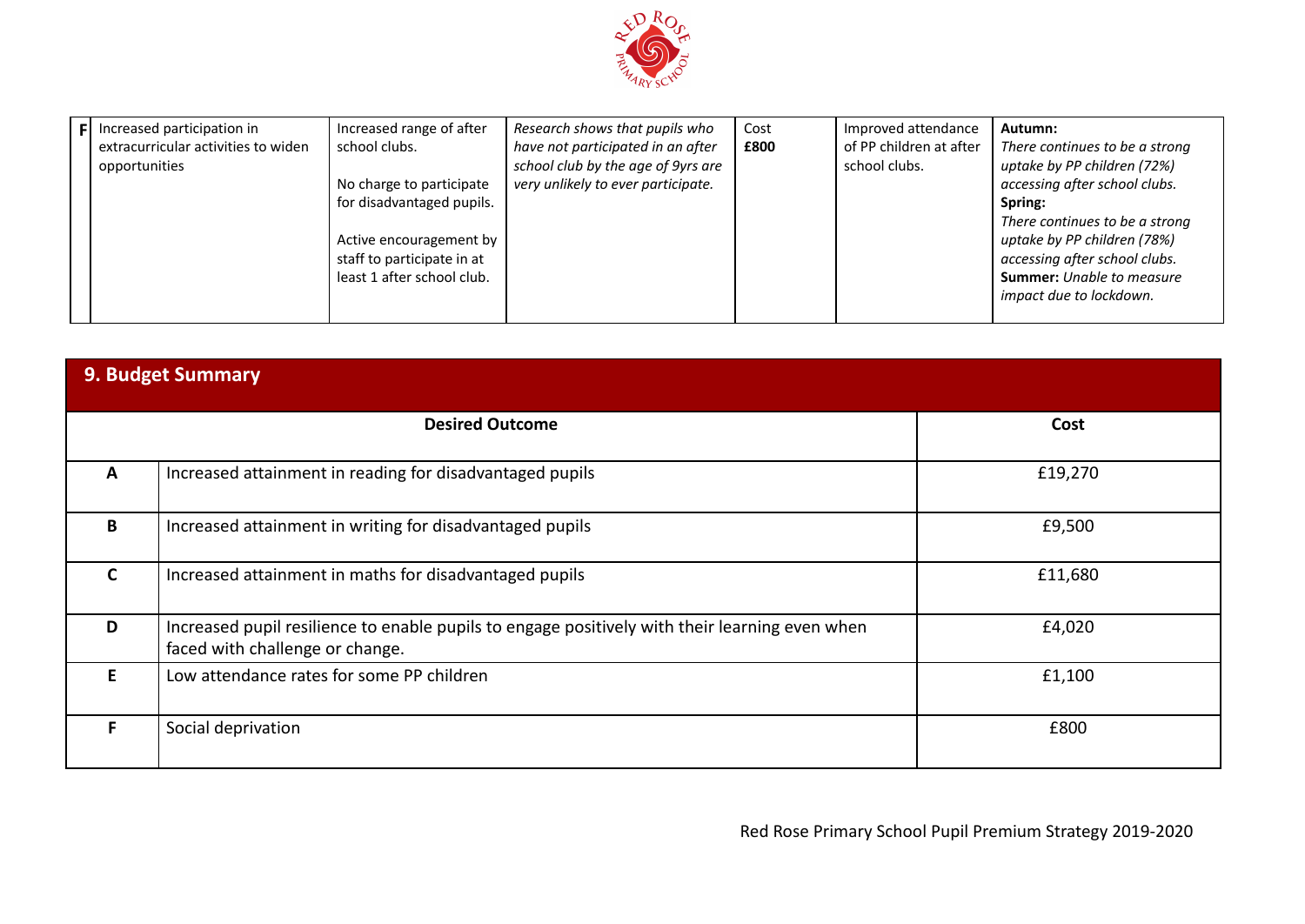

| ' Spent | $\sim$ |
|---------|--------|
| -       | F46 3  |
|         | . .    |
|         |        |
|         |        |

| <b>Governance</b>                      |                                                                                                     |         |         |  |  |  |
|----------------------------------------|-----------------------------------------------------------------------------------------------------|---------|---------|--|--|--|
|                                        | Monitoring The Effectiveness & Impact of Pupil Premium Performance                                  |         |         |  |  |  |
|                                        | Pupil Premium Governor: Mr M McCarrick                                                              |         |         |  |  |  |
| <b>Pupil Premium Committee Meeting</b> | Autumn:                                                                                             | Spring: | Summer: |  |  |  |
| Autumn Summary                         |                                                                                                     |         |         |  |  |  |
|                                        | Actions taken with governors were discussed and points raised. The following actions were discussed |         |         |  |  |  |
| <b>Spring Summary</b>                  |                                                                                                     |         |         |  |  |  |
| <b>Summer Summary</b>                  |                                                                                                     |         |         |  |  |  |

| <b>Review I</b><br>$\boldsymbol{\mathcal{N}}$ Date $\boldsymbol{\mathcal{N}}$ | $\overline{\phantom{0}}$<br>Termly:                             |
|-------------------------------------------------------------------------------|-----------------------------------------------------------------|
|                                                                               | $2019$<br>$\sim$ $\sim$ $\sim$ $\sim$ $\sim$ $\sim$<br>December |